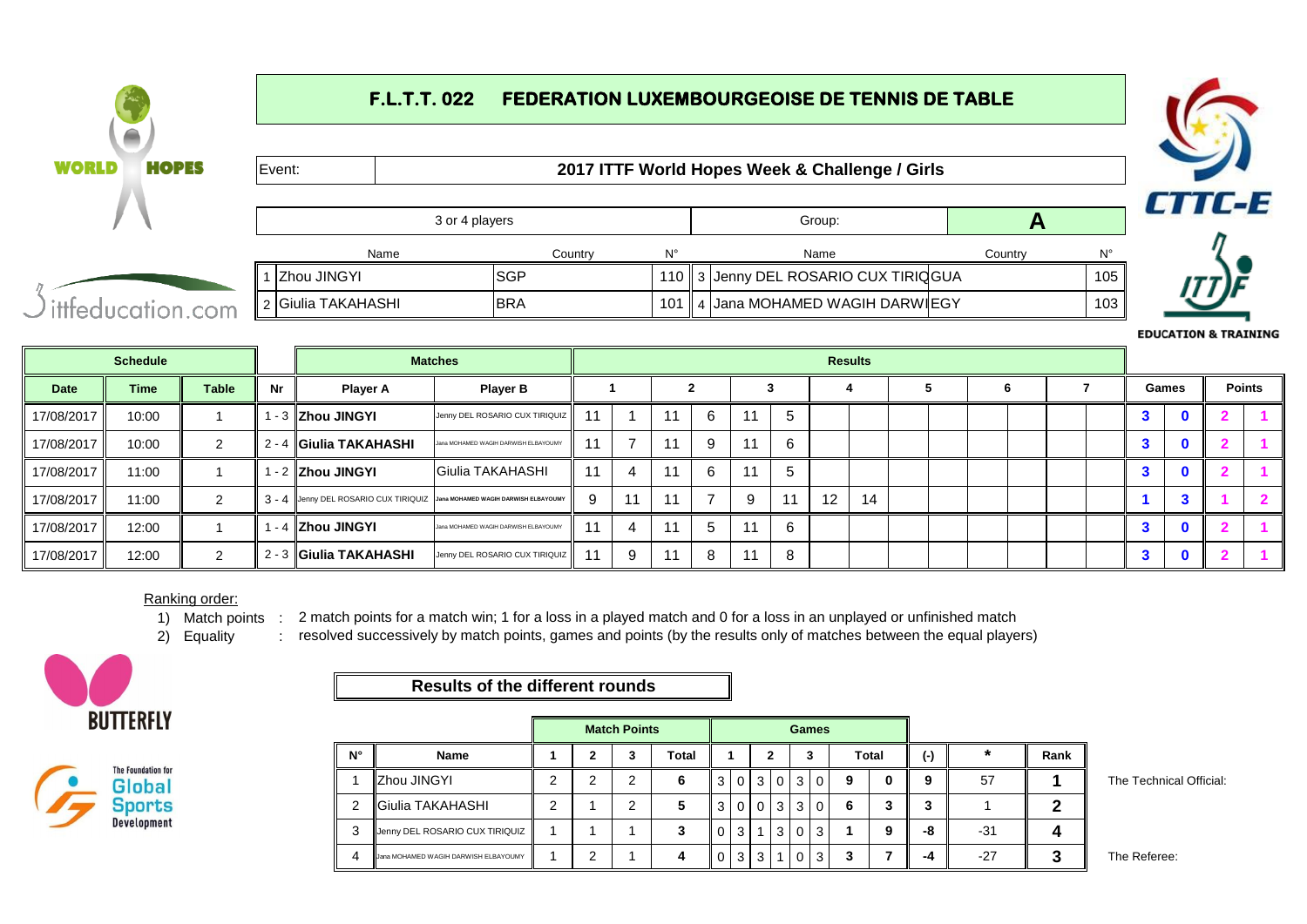### **F.L.T.T. 022 FEDERATION LUXEMBOURGEOISE DE TENNIS DE TABLE WORLD HOPES** Event: **2017 ITTF World Hopes Week & Challenge / Girls CTTC-E** 3 or 4 players **B** Name Country N° Name Country N°1 3 3 Sophie EARLEY **IRL** 106  $|2|$ Laura KAIM  $|\text{GER}$  | 104 ittfeducation.com 4 Hannah GREEN AUS 100

|            | <b>Schedule</b> |              |    |                                 | <b>Matches</b>       |    |              |    |    |              | <b>Results</b> |  |   |  |    |              |               |
|------------|-----------------|--------------|----|---------------------------------|----------------------|----|--------------|----|----|--------------|----------------|--|---|--|----|--------------|---------------|
| Date       | <b>Time</b>     | <b>Table</b> | Nr | <b>Player A</b>                 | <b>Player B</b>      |    |              |    |    |              |                |  | b |  |    | Games        | <b>Points</b> |
| 17/08/2017 | 10:00           | 3            |    | ∣ - 3 <mark>ISwathi GIRI</mark> | Sophie EARLEY        | 9  | 11           |    | 11 | ۰J           |                |  |   |  | ۰ō | $\bf{0}$     |               |
| 17/08/2017 | 10:00           |              |    | 2 - 4 ILaura KAIM               | Hannah GREEN         | 3  | $\circ$<br>O | 11 | 11 | $\mathbf{D}$ |                |  |   |  |    |              |               |
| 17/08/2017 | 11:00           | 3            |    | - 2 <b>Swathi GIRI</b>          | Laura KAIM           | 9  | 6            | 11 | 15 | 13           | 6              |  |   |  | ÷  |              |               |
| 17/08/2017 | 11:00           |              |    | 3 - 4 Sophie EARLEY             | Hannah GREEN         | 9  | 11           |    | 11 |              |                |  |   |  |    | $\mathbf{0}$ |               |
| 17/08/2017 | 12:00           |              |    | ∣ - 4 ∥Swathi GIRI              | Hannah GREEN         | 4  | 11           |    | 11 | 8            |                |  |   |  |    | $\mathbf{0}$ |               |
| 17/08/2017 | 12:00           |              |    | 2 - 3 ∥Laura KAIM               | <b>Sophie EARLEY</b> | 11 |              | 11 |    | 11           |                |  |   |  |    | - -          |               |

### Ranking order:

1) Match points : 2 match points for a match win; 1 for a loss in a played match and 0 for a loss in an unplayed or unfinished match

2) Equality resolved successively by match points, games and points (by the results only of matches between the equal players)





## **Results of the different rounds**

|             |               |   | <b>Match Points</b> |       |   |   |                 |                |    | <b>Games</b>    |   |       |           |         |         |                         |
|-------------|---------------|---|---------------------|-------|---|---|-----------------|----------------|----|-----------------|---|-------|-----------|---------|---------|-------------------------|
|             |               |   |                     |       |   |   |                 |                |    |                 |   |       |           |         |         |                         |
| $N^{\circ}$ | <b>Name</b>   |   | 3                   | Total |   |   |                 |                |    | 3               |   | Total | $(\cdot)$ | $\star$ | Rank    |                         |
|             | Swathi GIRI   | ົ | ົ                   | 6     | 3 |   | 3 I             |                | -3 | l 0 l           | 9 |       | 8         | 36      |         | The Technical Official: |
| 2           | Laura KAIM    | ⌒ |                     | 4     | 3 |   |                 | 3              |    | $0 \mid 3 \mid$ | 4 |       | -3        | -3      | כי<br>a |                         |
| 3           | Sophie EARLEY |   | Ω<br>∠              |       | 0 |   | $3 \mid 3 \mid$ | $\circ$        |    | 3 0             | 6 | w     | 3         | 12      |         |                         |
| 4           | Hannah GREEN  |   |                     |       |   | 3 | 0 <sup>1</sup>  | 3 <sup>1</sup> |    | $0 \mid 3 \mid$ |   | a     | -8        | -45     |         | The Referee:            |

**EDUCATION & TRAINING**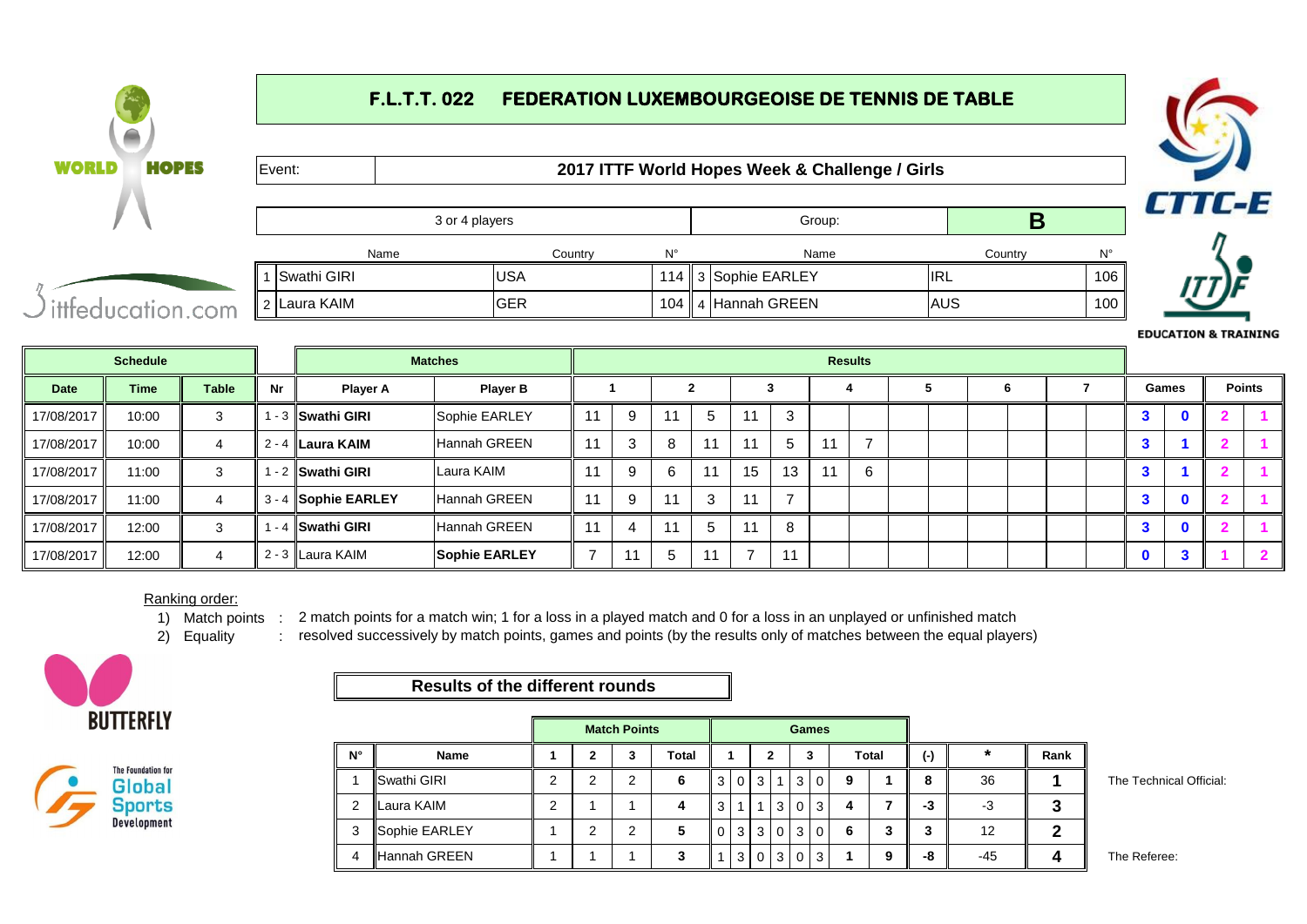# **F.L.T.T. 022 FEDERATION LUXEMBOURGEOISE DE TENNIS DE TABLE WORLD HOPES** Event: **2017 ITTF World Hopes Week & Challenge / Girls** CTTC-E 3 or 4 players Group: **C** Name Country N° Name Country N°1 |Helena SOMMEROVA |CZE | 102 || 3 |Maram ZOGHLAMI | TUN | 112 ittfeducation.com 2 |Wirakarn TAYAPITAK |THA | 111 || 4 |Feyza DEMIR | TUR | 113



## Ranking order:

1) Match points : 2 match points for a match win; 1 for a loss in a played match and 0 for a loss in an unplayed or unfinished match

2) Equality resolved successively by match points, games and points (by the results only of matches between the equal players)





# **Results of the different rounds**

|             |                          |   | <b>Match Points</b> |       |   |                |   |     |     | <b>Games</b>   |   |       |       |       |      |                         |
|-------------|--------------------------|---|---------------------|-------|---|----------------|---|-----|-----|----------------|---|-------|-------|-------|------|-------------------------|
| $N^{\circ}$ | <b>Name</b>              |   |                     | Total |   |                |   | ∍   |     |                |   | Total | $(-)$ |       | Rank |                         |
|             | <b>IHelena SOMMEROVA</b> | ◠ |                     |       | 3 |                | 3 |     | 3 I | $\overline{0}$ | 9 |       | 8     | 36    |      | The Technical Official: |
| 2           | Wirakarn TAYAPITAK       | ◠ |                     | 5     | 3 |                |   | 3 I | 3   |                |   | 5     | 2     |       |      |                         |
| 3           | <b>IMaram ZOGHLAMI</b>   |   |                     |       | 0 | 3              |   | 3   |     | 3              | າ | g     | -1    | $-37$ |      |                         |
|             | <b>Feyza DEMIR</b>       |   |                     |       |   | 3 <sup>1</sup> | 3 |     | 0 I | 3              |   |       | -3    | -6    |      | The Referee:            |